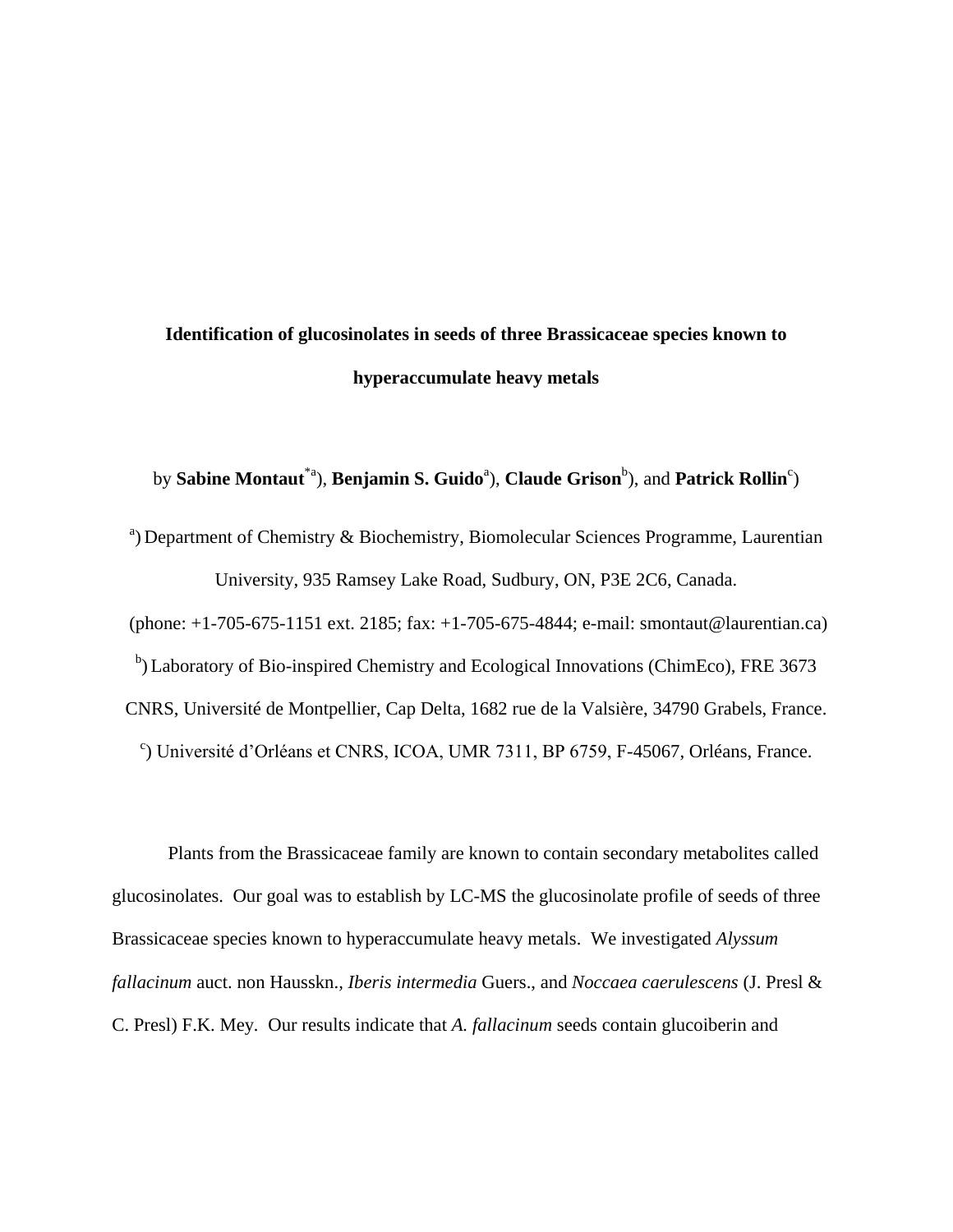glucoibervirin, which had not been previously identified in this plant. Furthermore, we report for the first time the presence of glucoiberin, glucoibervirin, glucotropaeolin, and sinigrin in *I. intermedia.* We have detected for the first time glucoconringiin in *N. caerulescens*. In addition, glucosinalbin, 4-hydroxyglucobrassicin, and glucomoringin were also detected.

## **Keywords**

glucosinolate, *Alyssum fallacinum, Noccaea caerulescens, Iberis intermedia,* LC-MS

**Introduction. -** The long history of mining operations has led to the accumulation of trace elements (TE) in the environment. TE are persistent in ecosystems and living organisms. As they are not biodegradable, they tend to concentrate easily in living organisms along food chains in the magnification process. The high toxicity of TE in soil, water resources, and crops affects public health. In spite of their toxicity, heavy metals can also exert a selective pressure on living organisms and thus drive evolution. Metal-tolerant plant species are able to grow on metal-contaminated soils while metal-hyperaccumulating plant species can extract, transport, and concentrate metals from soils into their above-ground parts. About 450 metalhyperaccumulators have been discovered throughout the world. Among them, metalhyperaccumulating plants belonging to the Brassicaceae family have been the most used to develop wide programs for the phytoremediation of contaminated sites. Recently, they have gained considerable interest because of their potential recovery in green chemistry. Metal-rich biomass allows the production of new catalysts, referred to as ecocatalysts. Ecocatalysts provide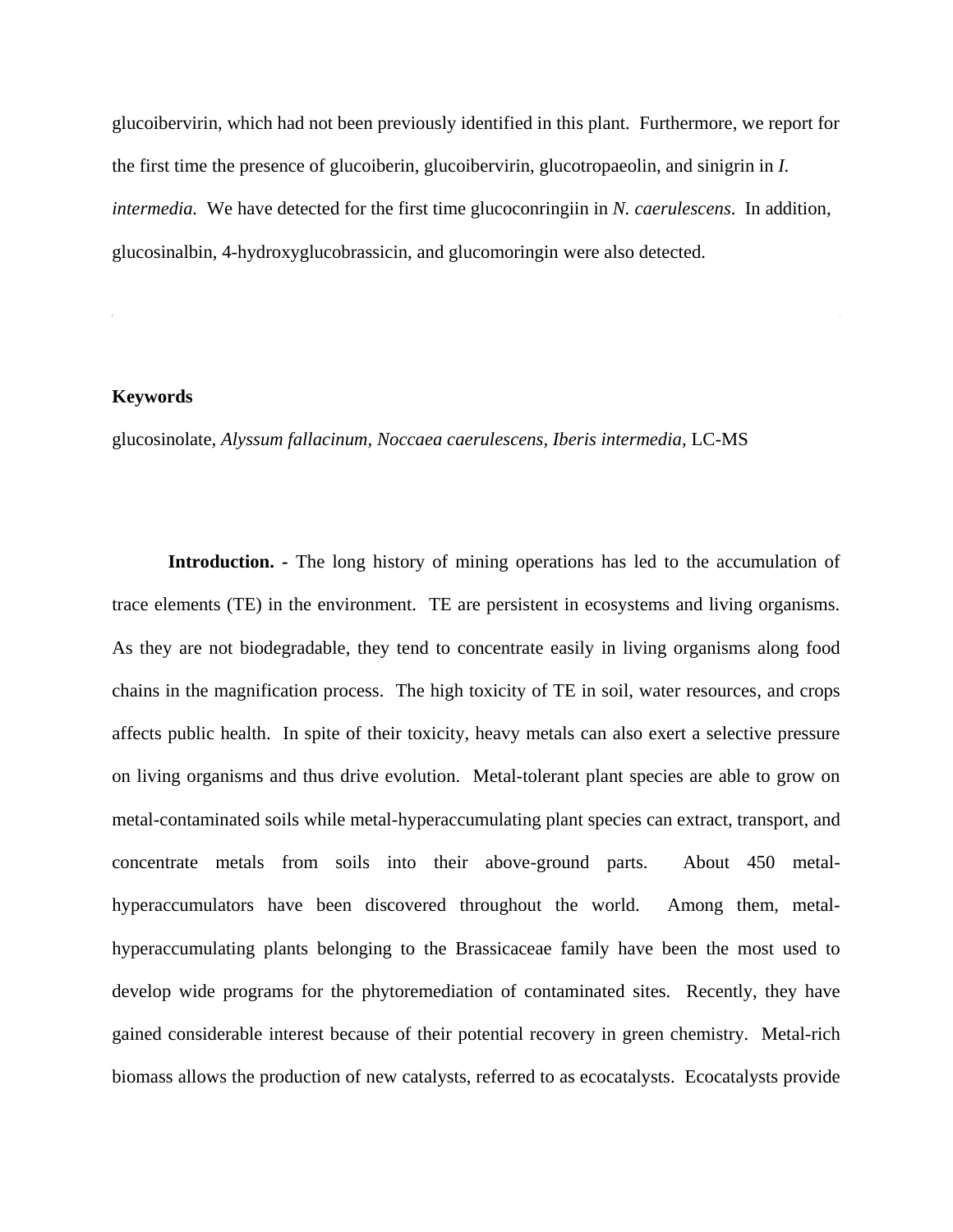increased yields in chemical production and increased regio- and chemoselectivity, which results in high added value [1] [2]. This new approach to using metal-rich biomass, such as *Alyssum* spp. and *Thlaspi* (*Noccaea*) spp. could spur the development of phytoextraction, a technique considered promising for long, yet without viable economic outlets [3].

Production of a group of plant secondary metabolites called glucosinolates (GLs) is a common feature to the Brassicaceae family [4]. Discussions on the role of GLs in defence and tolerance mechanisms in metal hyperaccumulators are often based on total GL content. However, the relationship between GLs and metal accumulation, and these relationships regarding defence against herbivores in hyperaccumulator species, are not clear. Toward a better understanding of these relationships, we chose to investigate the GL profile of seeds of three Brassicaceae species known to hyperaccumulate heavy metals, using LC-MS. We investigated *Alyssum fallacinum* auct. non Hausskn. (synonym *Alyssum baldaccii* Vierh. ex Nyár.), *Iberis intermedia* Guers., and *Noccaea caerulescens* (J. Presl & C. Presl) F.K. Mey. (synonym *Thlaspi caerulescens* J. Presl & C. Presl).

*A. fallacinum* is a known hyperaccumulator of Ni [5-7]. *I. intermedia,* commonly known as a variety of candytuft, is a known hyperaccumulator of Tl [8-10]. The GLs of *I. intermedia* and *A. fallacinum* have never been investigated. *N. caerulescens* is a known hyperaccumulator of Zn, Cd, and Ni [11-18]. This plant is also Pb-hypertolerant but not necessarily Pbhyperaccumulating [19]. Glucoiberin (**1**), glucosinalbin (**6**), gluconapin, 4 hydroxyglucobrassicin (**7**), and 4-methoxyglucobrassicin were identified in *N. caerulescens* shoots (5 weeks old) by liquid chromatography-atmospheric pressure chemical ionization mass spectrometry of the desulfo-GLs [13] [20]. Gluconasturtiin can also be present in shoots [13]. Furthermore, gluconapin, **6** (major), and sometimes neoglucobrassicin were found in the roots.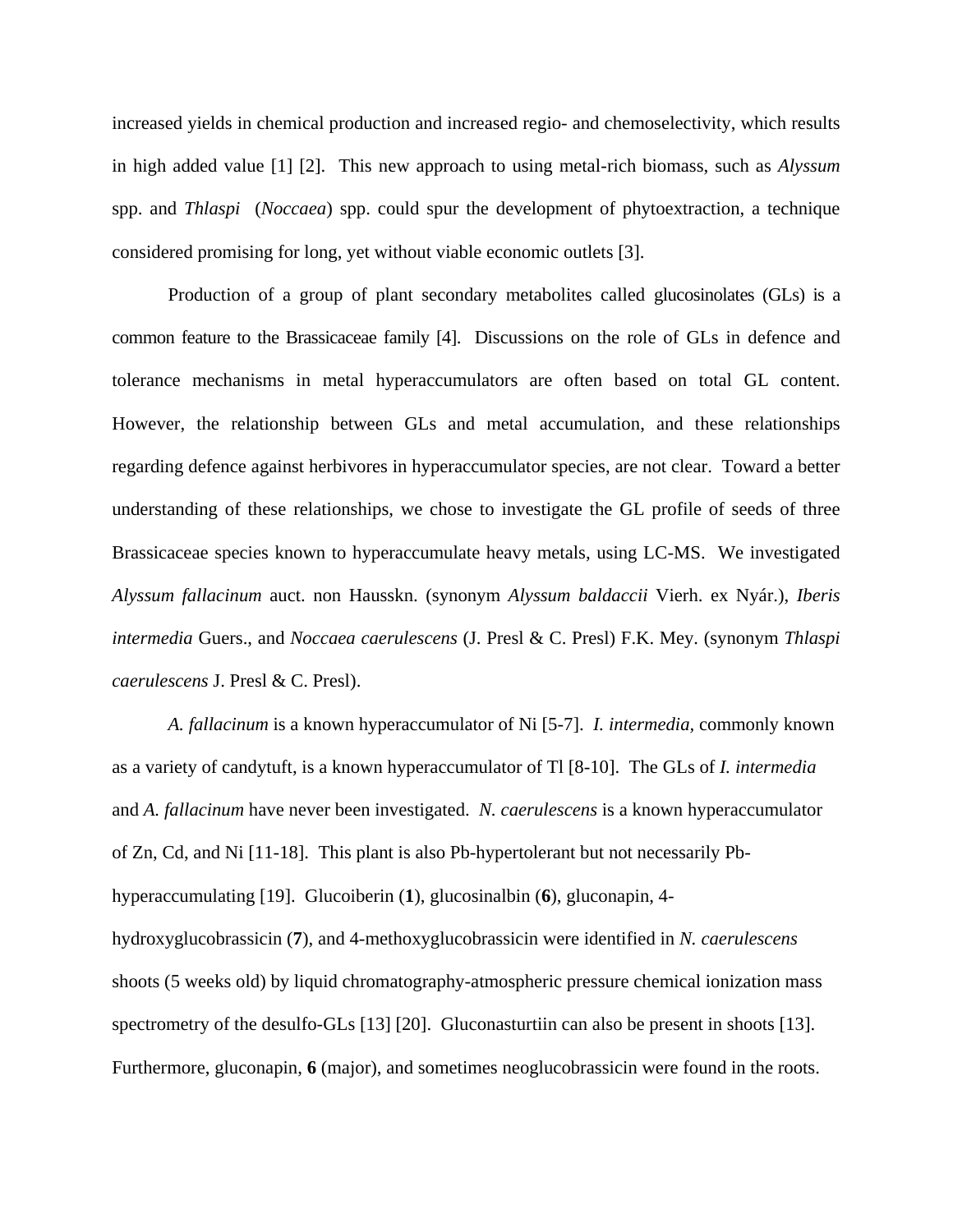In this study, glucoputranjivin, glucomalcolmiin, **1**, and glucocapparin were also detected in leaf tissue [11]. In addition, sinigrin (3), 6, and 4- $\alpha$ -rhamnosyloxybenzyl GL (8), also known as glucomoringin, were extracted from seeds and leaves [21].

The selection of the hyperaccumulator plants mentioned above was undertaken in the context of our ongoing phytoremediation programs in Southern Europe [3].

<insert the chemical formula about here>

**Results and Discussion. -** The seeds of three plants known to hyperaccumulate heavy metals (*A. fallacinum*, *I. intermedia*, and *N. caerulescens*) of the Brassicaceae family were extracted and analysed by LC-MS for intact GLs. We collected samples from one site each for the first two plant species from sites known to be contaminated with heavy metals (see Experimental Part). *N. caerulescens* seeds were collected from two different contaminated sites.

*Glucosinolate Composition of* Alyssum fallacinum *seed*.The chromatogram of the *A. fallacinum* seed extract displayed two major peaks at  $t<sub>R</sub>$  6.4 and 20.9 min (*Fig. 1a*). The compound at  $t_R$  6.4 min had identical  $t_R$ , mass (422 a.m.u), and UV spectra as a commercial standard of 1. The compound at  $t<sub>R</sub>$  20.9 min, had a mass of 406 a.m.u and a UV spectrum similar to that of a commercial standard of glucoerucin. Therefore, **2** was identified as glucoibervirin. The LC-MS chromatogram of *A. fallacinum* from our study contained the same major GLs **1** and **2** as those found in the seeds of *Alyssum peltarioides* Boiss. and *Alyssum sibiricum* Willd. from Turkey [22].

*Glucosinolate Composition of* Iberis intermedia *seed*.Four GL peaks were observed in the chromatogram of the *I. intermedia* seed extract (*Fig. 1b*). **1** and **2** were also identified in this extract. The peak at  $t<sub>R</sub> 8.7$  min with a mass of 358 a.m.u. was determined to be 3 by comparison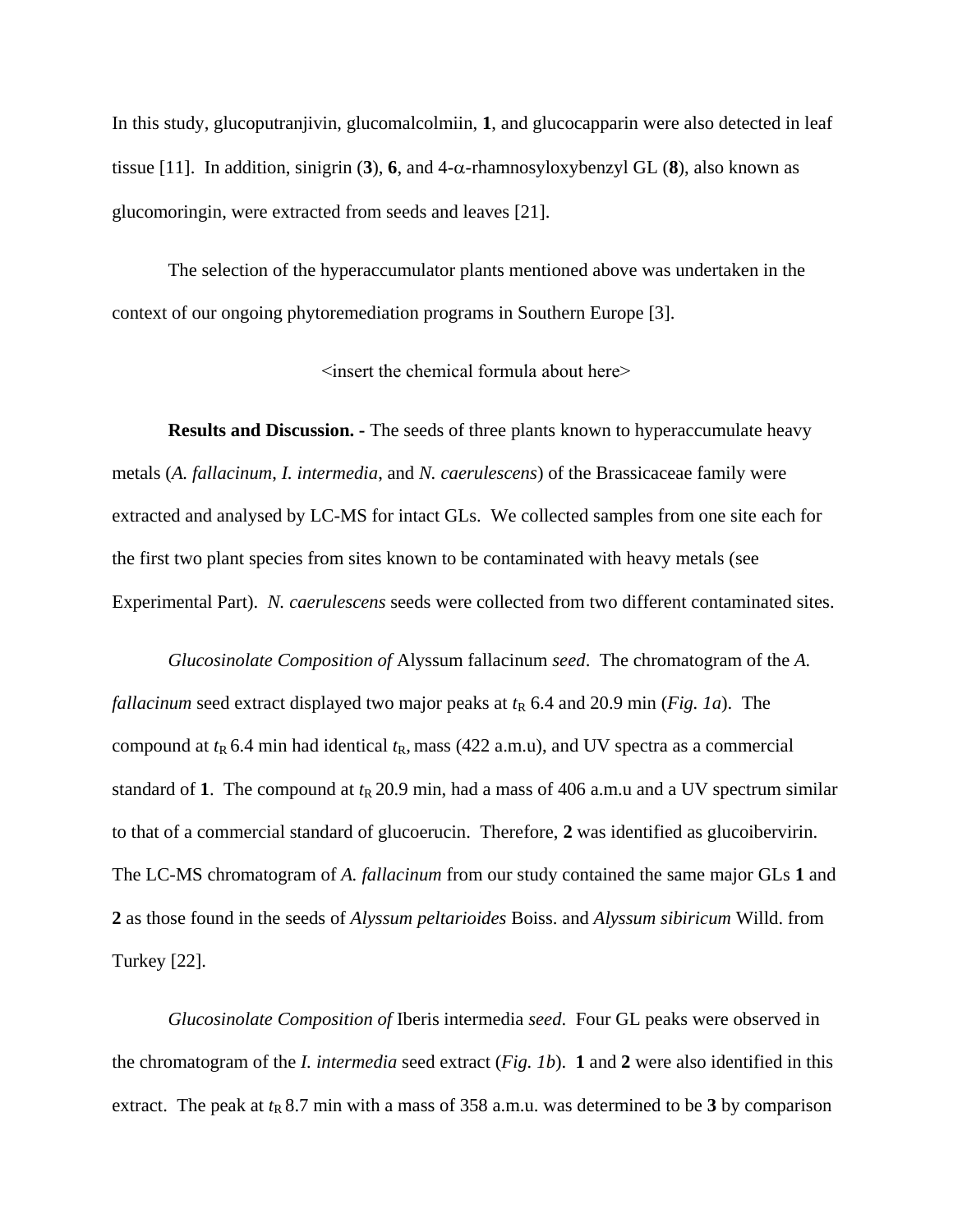to a commercial standard. The peak at  $t<sub>R</sub>$  23.4 min with a mass of 408 a.m.u was found to be glucotropaeolin (**4**). This identification was confirmed by comparison of the UV and mass spectra and  $t<sub>R</sub>$  of a commercial standard of 4. *Iberis umbellata* L. seeds, purchased commercially, were previously found by GC-MS analysis of GL hydrolysis products to contain **1-3** [22]. The major GL was **1** (8.4 mmol/100 g sample) followed by **3** (3.9 mmol/100 g sample), and **2** (0.14 mmol/100 g sample) [22]. In the leaves, **3** and **4** (83 mmol/10 g dried leaves, 1 mmol/10 g dried leaves, respectively) were found and quantified [23]. Other *Iberis* spp. are also known to contain **1** and **2** [22, 24-27].

*Glucosinolate Composition of* Noccaea caerulescens *seed*.The chromatographic profiles of *N. caerulescens* were quite similar (*Fig. 2a and 2b*). Glucoconringiin was determined to be compound 5 at  $t_R$  8.5 min with a mass of 390 a.m.u by comparing UV and mass spectra and  $t_R$ with an authenticated sample previously isolated in our group from *Bretschneidera sinensis* Hemsl. seeds [28]. Another minor compound at  $t<sub>R</sub>$  17.9 min, with a mass of 424 a.m.u was identified as  $6$  by comparing its UV, mass spectra, and  $t<sub>R</sub>$  with those of a commercial standard. Compound 7 was eluted at  $t_R$  20.8 min and had a mass of 463 a.m.u. The spectroscopic data were similar to those of **7** previously found in our group in *Brassica elongata* Ehrh. seeds [29]. In addition, the major peak at  $t_R$  21.3 min with a mass of 570 a.m.u was identified as 8 by comparison of its UV, mass spectra and  $t<sub>R</sub>$  with an authenticated sample [30]. All other unidentified peaks in all extracts possessed UV spectral characteristics of flavonoids [31].

We report for the first time the presence of **5** in *N*. *caerulescens*. However, **5** was previously deduced from the detection of 5,5-dimethyloxazolidine-2-thione, the myrosinase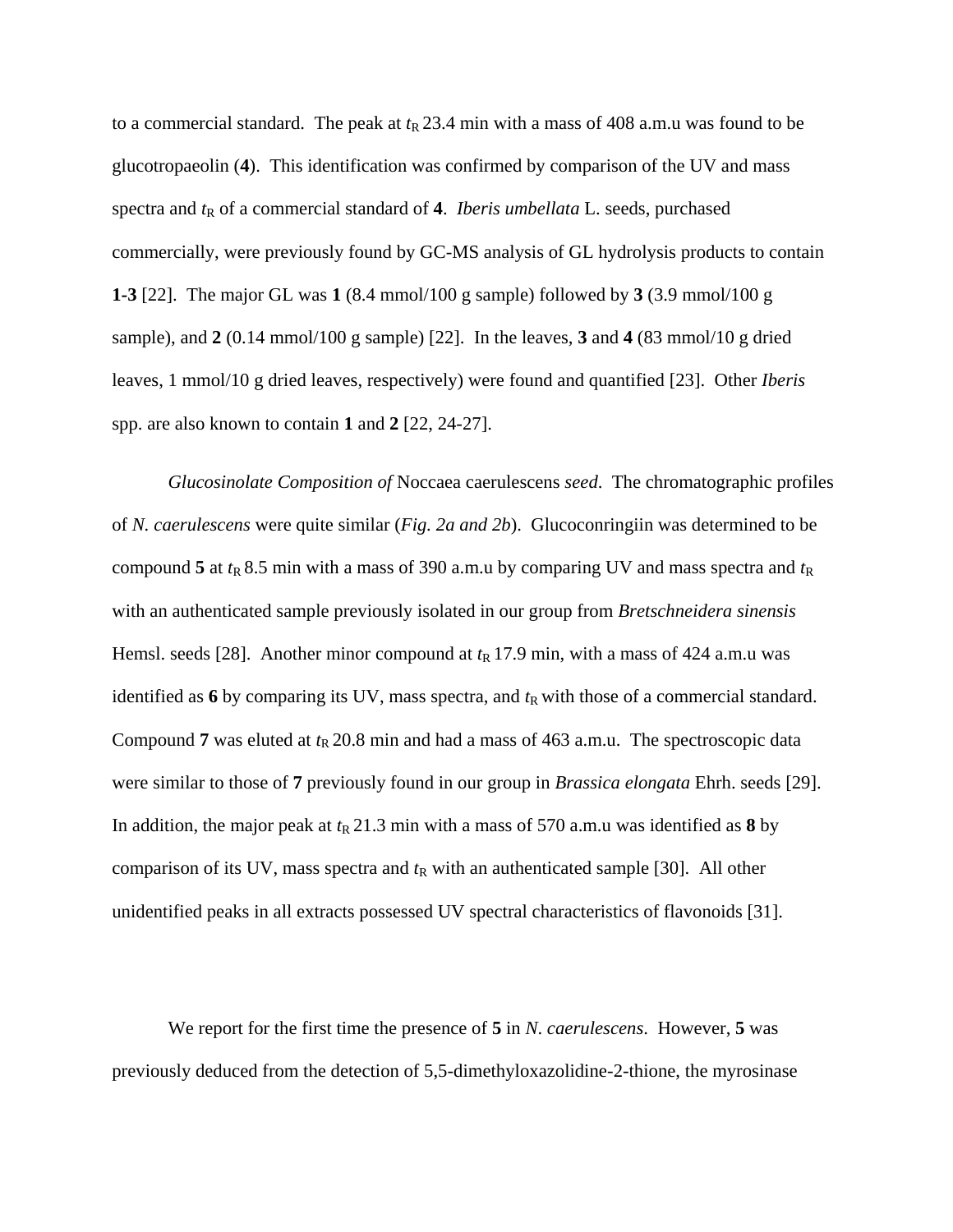hydrolysis product of **5** in *Thlaspi kovatsii* Heuff. (synonym *Thlaspi avalanum* Pančić) and *Thlaspi alpestre* Jacq. (synonym *Noccaea alpestris* (Jacq.) Kerguélen) seeds [22]. Contrary to previous studies in seeds [21], we did not detect **3** which was claimed the major GL in some accessions. In our case, the major GL was **8**, which was also the case in other accessions from Spain (Valle de Varrados and Pontaut), Luxembourg (Lellingen), and France (Navacelles) [21]. Our results confirm intraspecific variation in the GL profile in *N. caerulescens* seeds. In addition, **7**, which had only been detected in the shoots [20, 21], was detected in the seeds for the first time. We did not detect **1**, 4-methylsulfanylbutyl GL, glucoputranjivin, glucomalcomiin, nor glucocapparin, which were previously reported in leaf tissue [11].

A previous investigation has shown that when *N. caerulescens* was exposed to increased Zn concentrations, the concentration of **6** in shoots diminished, whereas in the roots, the concentration of **6** increased with Zn concentration [13]. Another study confirmed that GL concentration in shoots decreased when the concentration of Zn in leaves increased [16]. However, a separate research group demonstrated that GL production increased in shoot tissue with Zn treatments, especially 4-methylsulfanylbutyl GL, also known as glucoerucin [11]. Other researchers indicated that the total GL content in *Noccaea* leaves increased with the concentration of Ni or Cd in the soil [12]. However, the total GL amount in damaged leaves was higher than in undamaged leaves in the presence of high concentrations of Ni [12]. Conversely, it was shown that the GL content was higher in undamaged leaves in the presence of a high concentration of Cd [12]. Another investigation reported a higher GL content in undamaged than in damaged leaves of *N. caerulescens* grazed by thrips (*Frankliniella occidentalis*) and grown in Zn-contaminated soil while the anthocyanin concentration was high in damaged leaves [32]. Furthermore, GLs were shown to deter gastropods from eating *N. caerulescens* [15] [18].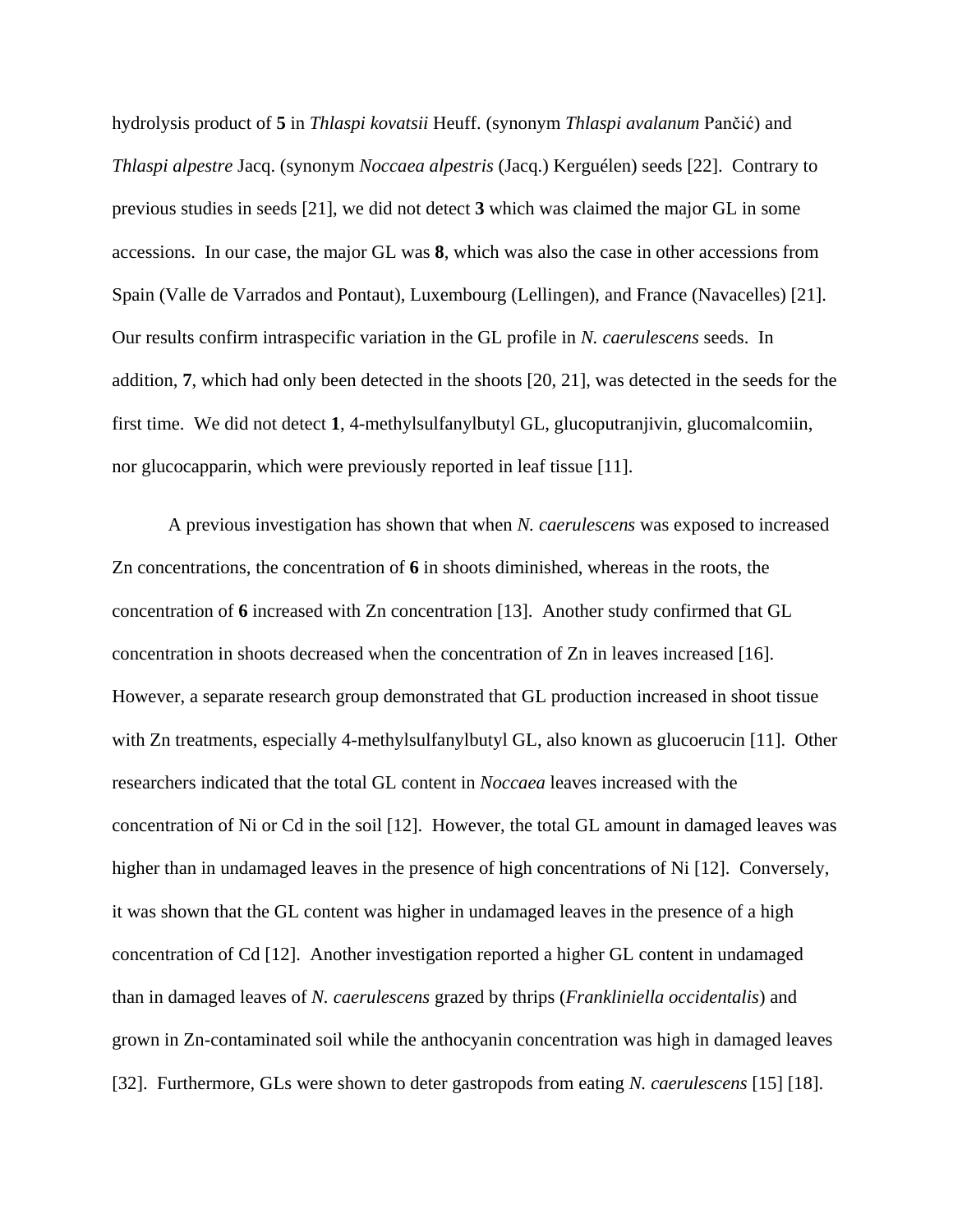Moreover, the damage caused by the cabbage whitefly (*Aleyrodes proletella*) did not affect the production of GLs in *N. caerulescens* grown in Zn-contaminated soil [16]. In addition, *N. caerulescens* was shown to contain organic acids, amino acids, metallothioneins, and phytochelatins which could be responsible for its heavy metal-hyperaccumulating capacity [11] [14]. Finally, galactolipids, anthocyanins, nicotianamine, and oxylipins were also found in the plant [11] [32].

**Conclusions. -** Our investigation of the three plants known to hyperaccumulate heavy metals *A. fallacinum*, *I. intermedia*, and *N. caerulescens* by LC-MS has shown the efficacy of the method in separating their GLs. We report for the first time the presence of **1-2** in *A. fallacinum* and **1-4** in *I. intermedia.* Finally, the GL profile including **5-8** in *N. caerulescens* from two sites of collection showed no differences but some discrepancies with literature data were pointed out.

The financial support from the *National Sciences and Engineering Research Council of Canada* (*NSERC Research Tool and Instruments*), *Canadian Foundation for Innovation* (*Leaders Opportunity Fund*)-*Ontario Research Fund*, *Laurentian University*, *Employment and Social Development Canada* (*Canada Summer Jobs*) as well as from the *Centre National de la Recherche Scientifique* (*CNRS*, France) is gratefully acknowledged. The authors also thank Prof. A.J.M. Baker for discussions and identification of *A. fallacinum*.

## **Experimental Part**

*General.* All solvents were ACS grade and used as such. Formic acid was purchased from BDH (Toronto, ON, Canada). HPLC-grade MeOH, absolute EtOH, and triethylamine (reagent grade) were purchased from Fisher Scientific (Whitby, ON, Canada). Glucosinalbin was purchased from Apin Chemicals Ltd. (Abingdon, UK). Glucoerucin and glucoiberin were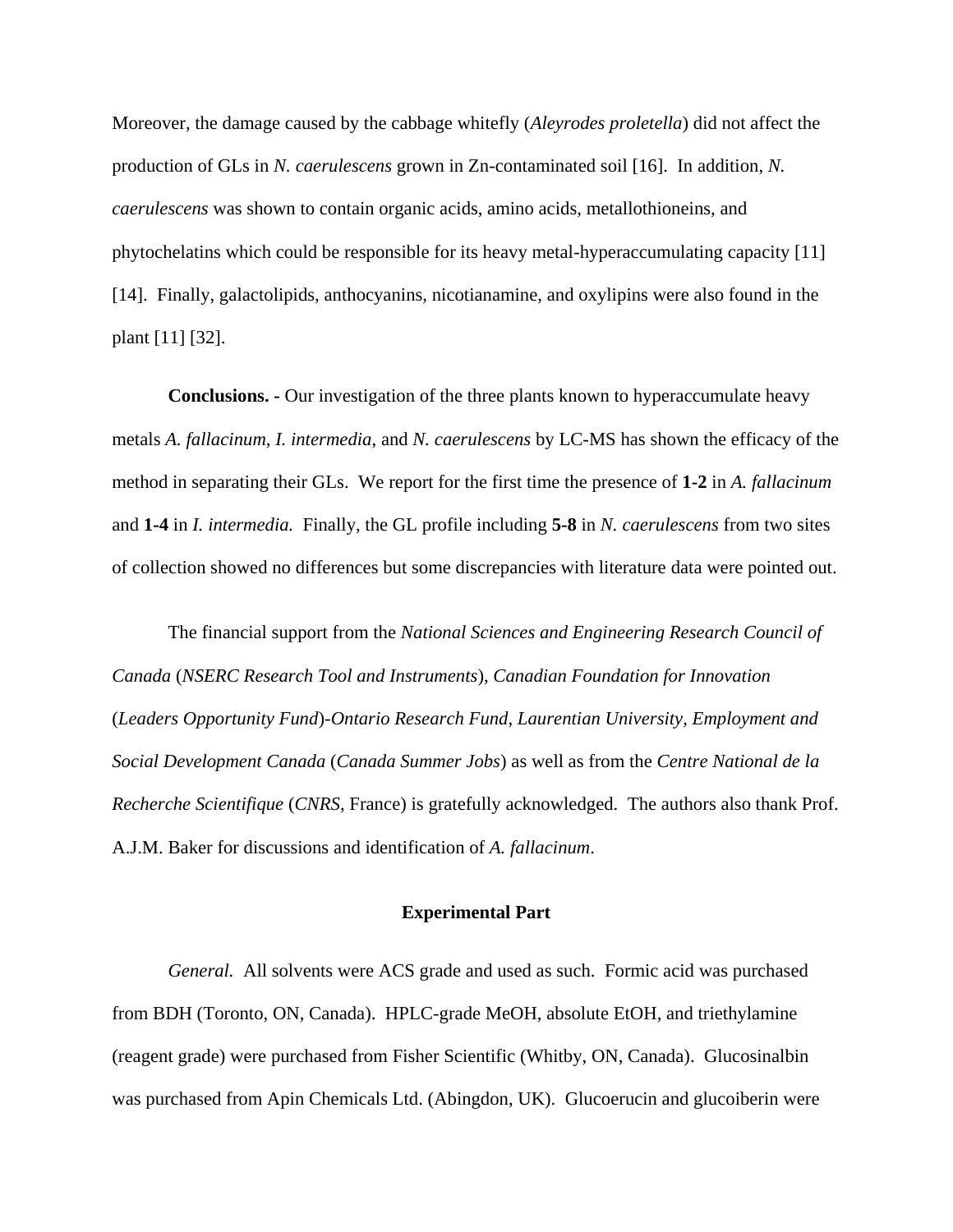purchased from Cfm Oskar Tropitzsch (Marktredwitz, Germany). Glucotropaeolin was purchased from Chromadex (Irvine, CA, USA). Sinigrin was purchased from Sigma Aldrich (Oakville, ON, Canada). HPLC-grade  $H_2O$  was generated in the laboratory through a Nanopure Diamond Ultrapure water system by Barnstead (Dubuque, IA, USA).

*Plant Material. A. fallacinum* seeds were harvested in 2014 in Anogia-Gonies road, 1 km from Sisorha towards Gonies (estimated 35°17.9' N, 24°55.7' E (Greece)), on a serpentine soil containing high concentrations of Ni (1,350 ppm), and identified by Prof. Alan J.M. Baker (School of Botany, University of Melbourne, Australia). *I. intermedia* seeds were harvested in 2010 in Les Avinières, Saint-Laurent-Le-Minier, Gard (03°66'50''E, 43°93'13'' N, France) which is a mining site in which the soil contains Zn (up to 156,000 ppm), Pb (36,354 ppm), Cd (700 ppm), and Tl (115.1 ppm) [33] [34]. *N. caerulescens* seeds were harvested in 2012 in Les Avinières (same mining site where *I. intermedia* seeds where collected) and 2010 in Bergenbach, sges (France) on a serpentine soil containing Ni (116 mg  $kg^{-1}$  ammonium acetate-EDTA ractable element), Zn (25 mg  $kg^{-1}$  ammonium acetate-EDTA extractable element) and Cd 0 mg kg<sup>-1</sup> ammonium acetate-EDTA extractable element) [35] [36]. *I. intermedia* and *N*. *caerulescens* were identified by Prof. Claude Grison (University of Montpellier, France).

*Extract Preparation.* Seeds (361 mg of *A. fallacinum*, 512 mg of *I. intermedia*, 575 mg of *N. caerulescens* from Bergenbach, and 517 mg of *N. caerulescens* from Les Avinières) were frozen in liquid  $N_2$  and ground to powder with a mortar and pestle. The powder was extracted with boiling EtOH/H<sub>2</sub>O (7/3 v/v) ( $2 \times 5$  mL) for 5 min. The solutions were concentrated to dryness (38 mg of *A. fallacinum*, 89 mg of *I. intermedia*, 62 mg of *N. caerulescens* from Bergenbach, and 70 mg of *N. caerulescens* from Les Avinières).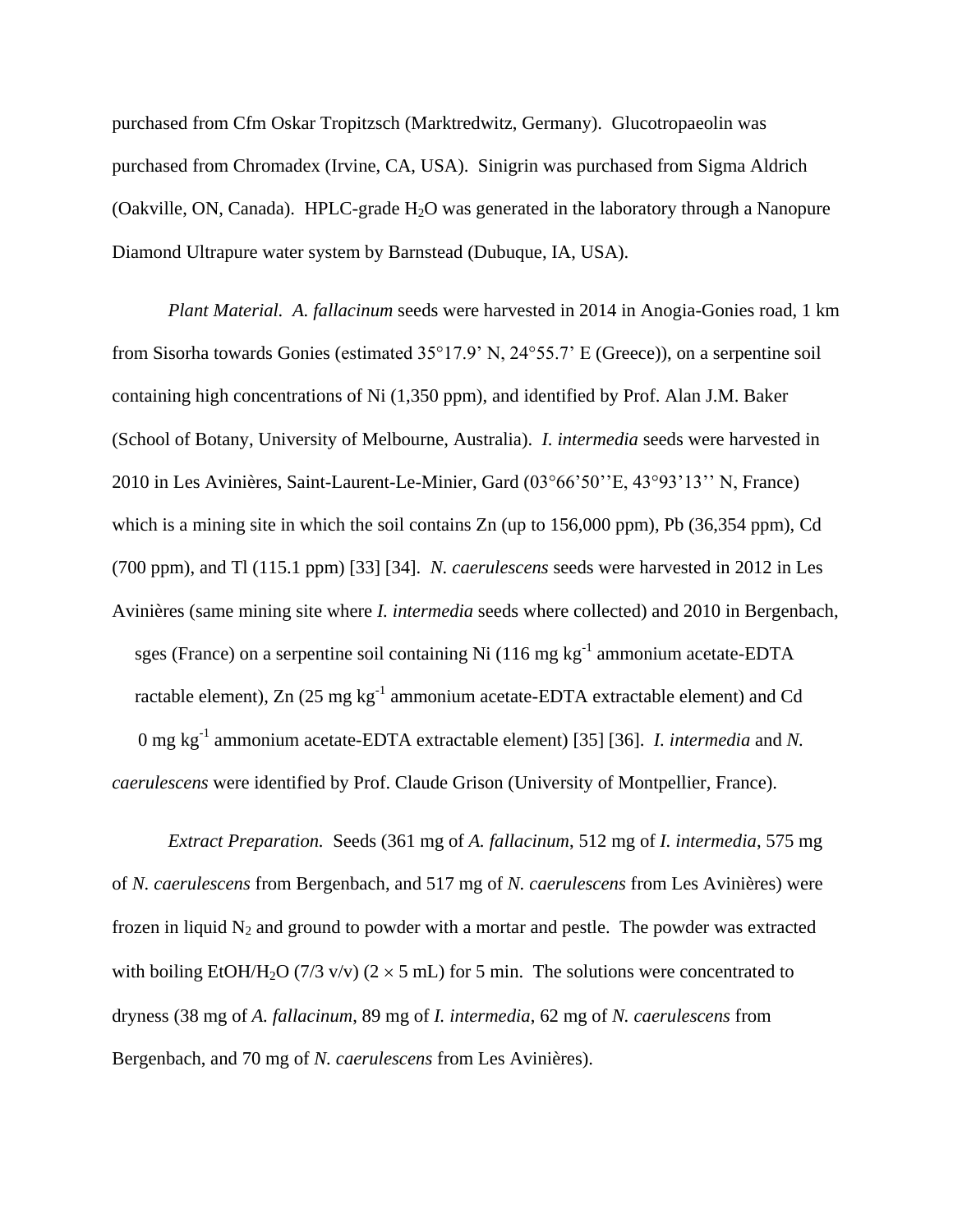*HPLC-ESI-MS Analysis.* The extracts were dissolved in MeOH/H2O 7/3 (v/v) (2.5 mL for *A. fallacinum*, 6 mL for *I. intermedia*, and 5 mL for *N. caerulescens* from Bergenbach and Les Avinières) and were filtered through a plug of cotton prior to analysis by a high-performance liquid chromatograph (HPLC). The analyses were performed by injecting 10 µL of extract into an Agilent Technologies HP 1100 (New Castle, DE) HPLC equipped with a quaternary pump, automatic injector, diode-array detector (wavelength range 190-600 nm), degasser, and a Hypersil ODS column (5  $\mu$ m, 4.6  $\times$  200 mm). The two mobile phase solvents, MeOH and H<sub>2</sub>O, were prepared with 0.15% triethylamine and 0.18% formic acid added as ion-pairing reagents. Both solutions were filtered using  $0.45 \mu m$  nylon membranes. The initial mobile phase was 100% HPLC-grade H<sub>2</sub>O. At 10 min, the mobile phase was switched to a linear gradient of 100% H O to 100% MeOH over 60 min [37]. After each run, the initial mobile phase conditions were

and the system was allowed to equilibrate. The flow rate was kept constant at 1 mL min<sup>-1</sup>. The column temperature was held at room temperature. The HPLC was interfaced to an Agilent model 6120 mass spectrometer (Toronto, ON, Canada) with a Chemstation data system LC-MSD B.03.01. The ES interface was a standard ES source operating with a capillary voltage of 4 kV and temperature of 350 °C. The system was operated in the negative and positive ion ES modes.

rogen was used as nebulizing and drying gas at a flow of 10 L min<sup>-1</sup> (35 psig). The mass spectrometer was programmed to perform full scans between  $m/z$  100 and 1,000 a.m.u.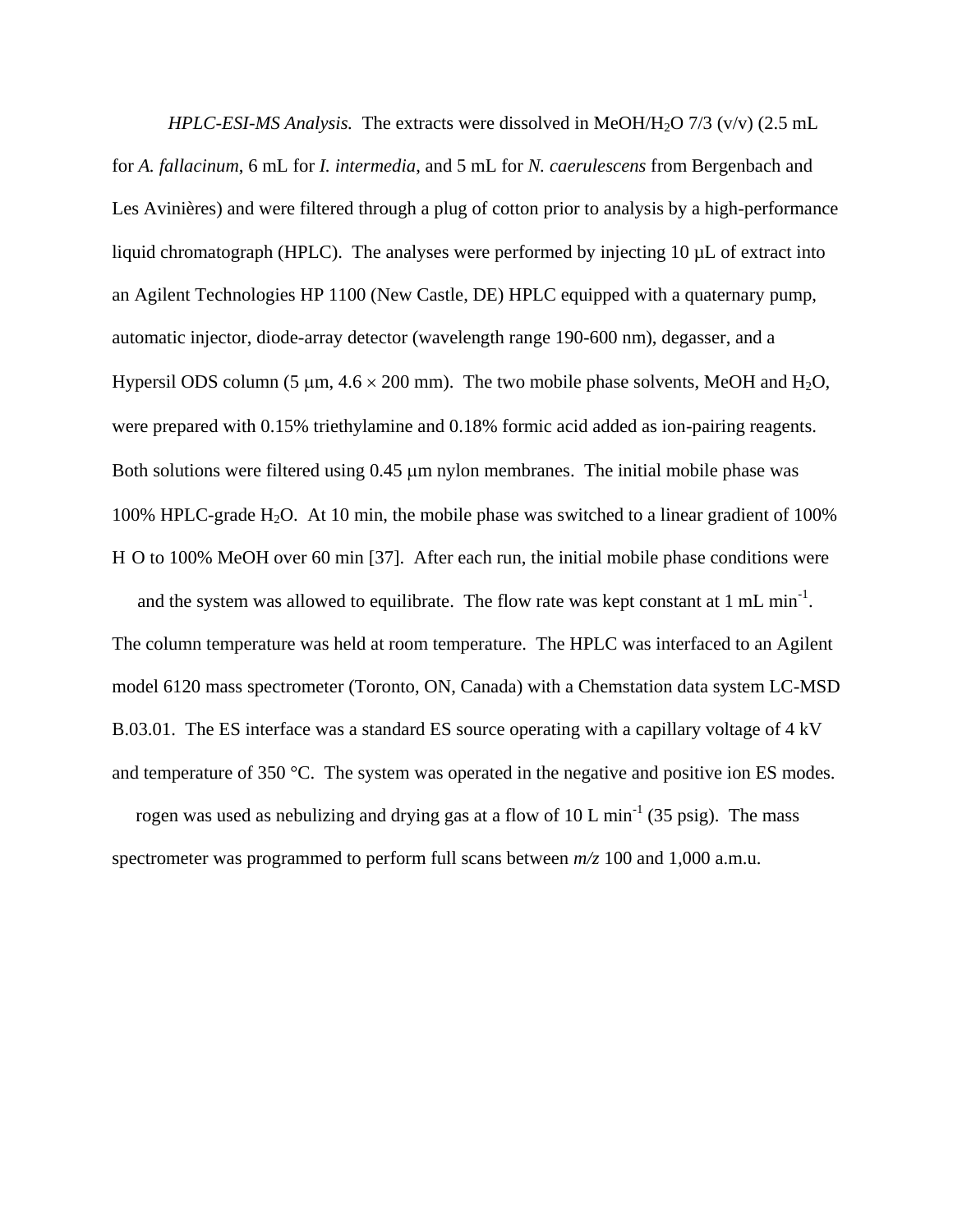## REFERENCES

- [1] V. Escande, L. Garoux, C. Grison, Y. Thillier, F. Debart, J.-J. Vasseur, C. Boulanger, C. Grison, *Appl. Catal. B* **2014**, *146*, 279.
- [2] V. Escande, T. K. Olszewski, E. Petit, C. Grison, *ChemSusChem* **2014**, *7*, 1915.
- [3] C. Grison, *Environ. Sci. Pollut. Res.* **2015**, *22*, 5589.
- [4] I. Blažević, S. Montaut, F. Burčul, P. Rollin, in 'Glucosinolates', Eds. J.-M. Mérillon, K. G. Ramawat, Springer International Publishing, Cham, 2016, pp. 1-58. DOI 10.1007/978-3- 319-26479-0\_1-1
- [5] L. Cecchi, R. Gabbrielli, M. Arnetoli, C. Gonnelli, A. Hasko, F. Selvi, *Ann. Bot.* **2010**, *106*, 751.
- [6] R. R. Brooks, C. C. Radford, *Proc. R. Soc. Lond. B* **1978**, *200*, 217.
- [7] A. Mengoni, A. J. M. Baker, M. Bazzicalupo, R. D. Reeves, N. Adigüzel, E. Chianni, F. Galardi, R. Gabbirelli, C. Gonnelli, *New Phytol.* **2003**, *159*, 691.
- [8] M. Leblanc, D. Petit, A. Deram, B. H. Robinson, R. R. Brooks, *Econ. Geol.* **1999**, *94*, 109.
- [9] H. Al-Najar, R. Schulz, V. Römheld, in 'Developments in Plant and Soil Sciences', Eds. W. J. Horst, M.K. Schenk, A. Bürkert, N. Claassen, H. Flessa, W.B. Frommer, H. Goldbach, H.- W. Olfs, V. Römheld, B. Sattelmacher, U. Schmidhalter, S. Schubert, N. von Wirén, L. Wittenmayer, Springler, New York, 2001, 92 (Plant Nutrition - Food security and sustainability of agro-ecosystems through basic and applies research), pp. 470-471.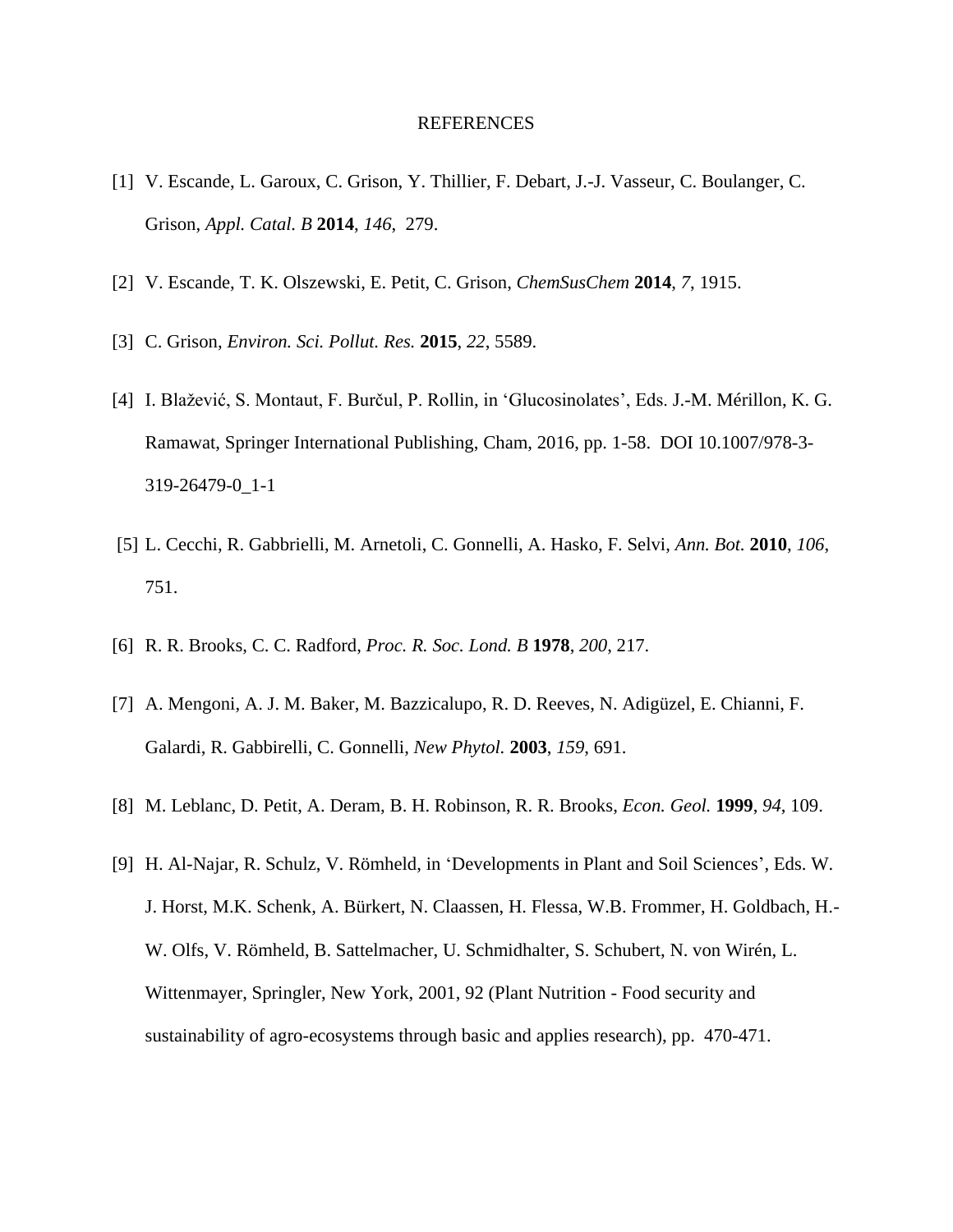- [10] K. G. Scheckel, E. Lombi, S. A. Rock, M. J. McLaughlin, *Environ. Sci. Technol.* **2004**, *38*, 5095.
- [11] S. Foroughi, A. J. M. Baker, U. Roessner, A. A. T. Johnson, A. Bacic, D. L. Callahan, *Metallomics* **2014**, *6*, 1671.
- [12] S. A. Asad, S. Young, H. West, *Pak. J. Bot.* **2013**, *45*, 495.
- [13] R. P. Tolrà, C. Poschenrieder, R. Alonso, D. Barceló, J. Barceló, *New Phytol.* **2001**, *151*, 621.
- [14] A. G. L. Assunção, H. Schat, M. G. M. Aarts, *New Phytol.* **2003**, *159*, 351.
- [15] N. Noret, P. Meerts, R. Tolrà, C. Poschenrieder, J. Barceló, J. Escarre, *New Phytol.* **2005**, *165*, 763.
- [16] S. A. Asad, S. D. Young, H. M. West, *Sci. Total Environ.* **2015**, *511*, 21.
- [17] Y.-F. Lin, E. I. Severing, B. te Lintel Hekkert, E. Schijlen, M. G. M. Aarts, *Front. Plant Sci.* **2014**, *5*, 1.
- [18] N. Noret, P. Meerts, M. Vanhaelen, A. Dos Santos, J. Escarré, *Oecologia* **2007**, *152*, 92.
- [19] A. Mohtadi, S. M. Ghaderian, H. Schat, *Plant Soil* **2012**, *352*, 267.
- [20] R. P. Tolrà, R. Alonso, C. Poschenrieder, D. Barceló, J. Barceló, *J. Chromatogr. A* **2000**, *889*, 75.
- [21] R. M. de Graaf, S. Krosse, A. E. M. Swolfs, E. te Brinke, N. Prill, R. Leimu, P. M. van Galen, Y. Wang, M. G .M. Aarts, N. M. van Dam, *Phytochemistry* **2015**, *110*, 166.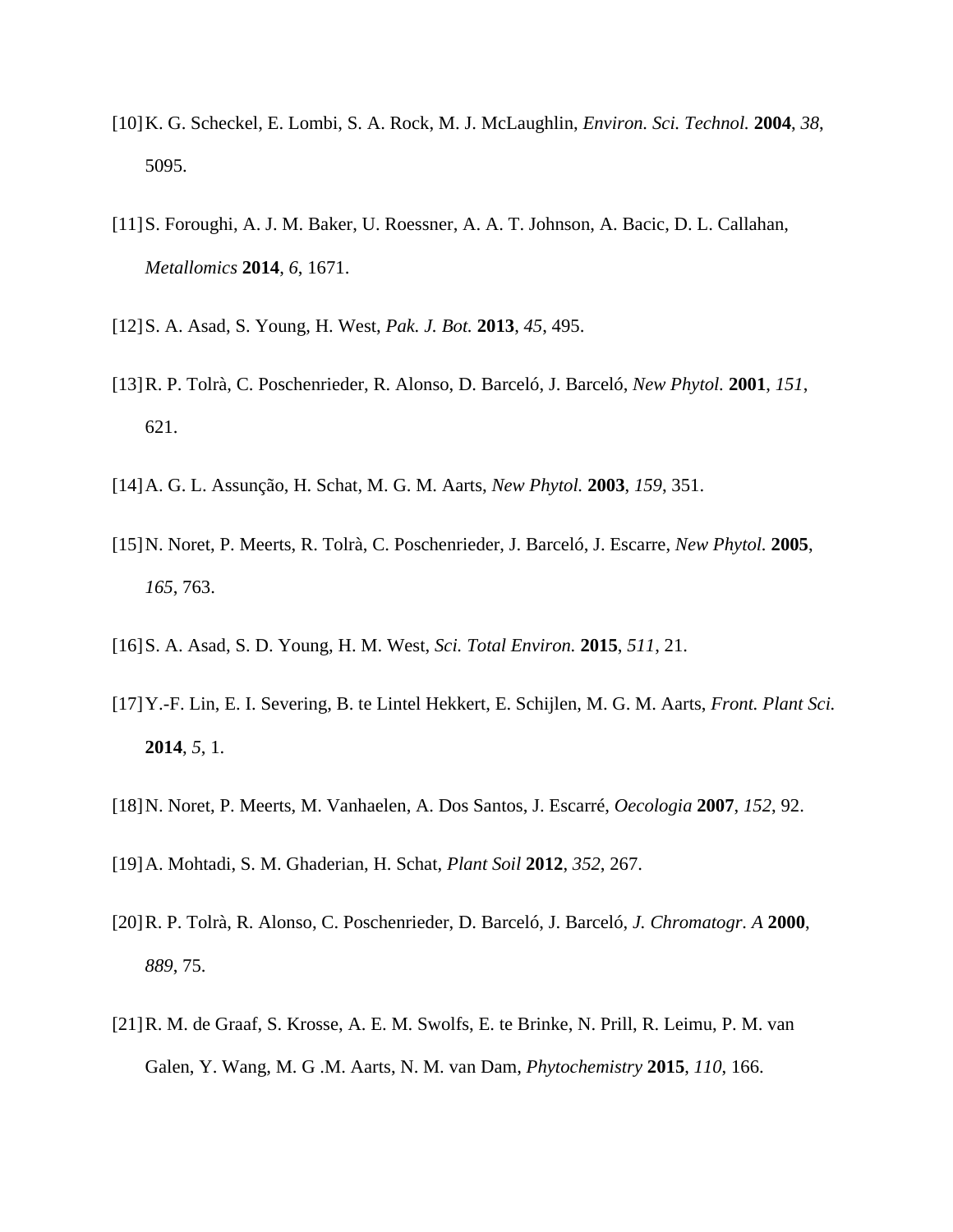- [22] M. E. Daxenbichler, G. F. Spencer, D. G. Carlson, G. B. Rose, A. M. Brinker, R. G. Powell, *Phytochemistry* **1991**, *30*, 2623.
- [23] J. K. Nielsen, L. Dalgaard, L. M. Larsen, H. Sørensen, *Entomol. Exp. Appl.* **1979**, *25*, 227.
- [24] R. N. Bennett, F. A. Mellon, P. A. Kroon, *J. Agric. Food Chem.* **2004**, *52*, 428.
- [25] R. A. Cole, *Phytochemistry* **1976**, *15*, 759.
- [26] A. Kjær, in 'Fortschritte der Chemie Organischen Naturschtoffe', Ed. L. Zechmeister, Springer-Verlag, Wien, 1960, pp. 122-176.
- [27] B. Jaki, O. Sticher, M. Veit, R. Fröhlich, G. F. Pauli, *J. Nat. Prod.* **2002**, *65*, 517.
- [28] S. Montaut, W.-D. Zhang, J.-M. Nuzillard, G. R. De Nicola, P. Rollin*, J. Nat. Prod.* **2015**, *78*, 2001.
- [29] S. Montaut, I. Blažević, M. Ruščić, P. Rollin, *Nat. Prod. Res.* **2017**, *31*, 58.
- [30] D. Gueyrard, J. Barillari, R. Iori, S. Palmieri, P. Rollin, *Tetrahedron Lett.* **2000**, *41*, 8307.
- [31] K.R. Markham, T.J. Mabry, in 'The flavonoids', Eds. J.B. Harborne, F.J., Mabry, H. Mabry, Springer US, Boston, 1975, pp. 45-77.
- [32] S. A. Asad, S. Muhammad, M. Farooq, A. Afzal, M. Broadley, S. Young, H. West, *Acta Physiol. Plant* **2015**, *37*, 1715.
- [33] J. Escarré, C. Lefèbvre, S. Raboyeau, A. Dossantos, W. Gruber, J. C. Cleyet Marel, H. Frérot, N. Noret, S. Mathieu, C. Collin, F. van Oort, *Water Air Soil Pollut.* **2010,** *216*, 485.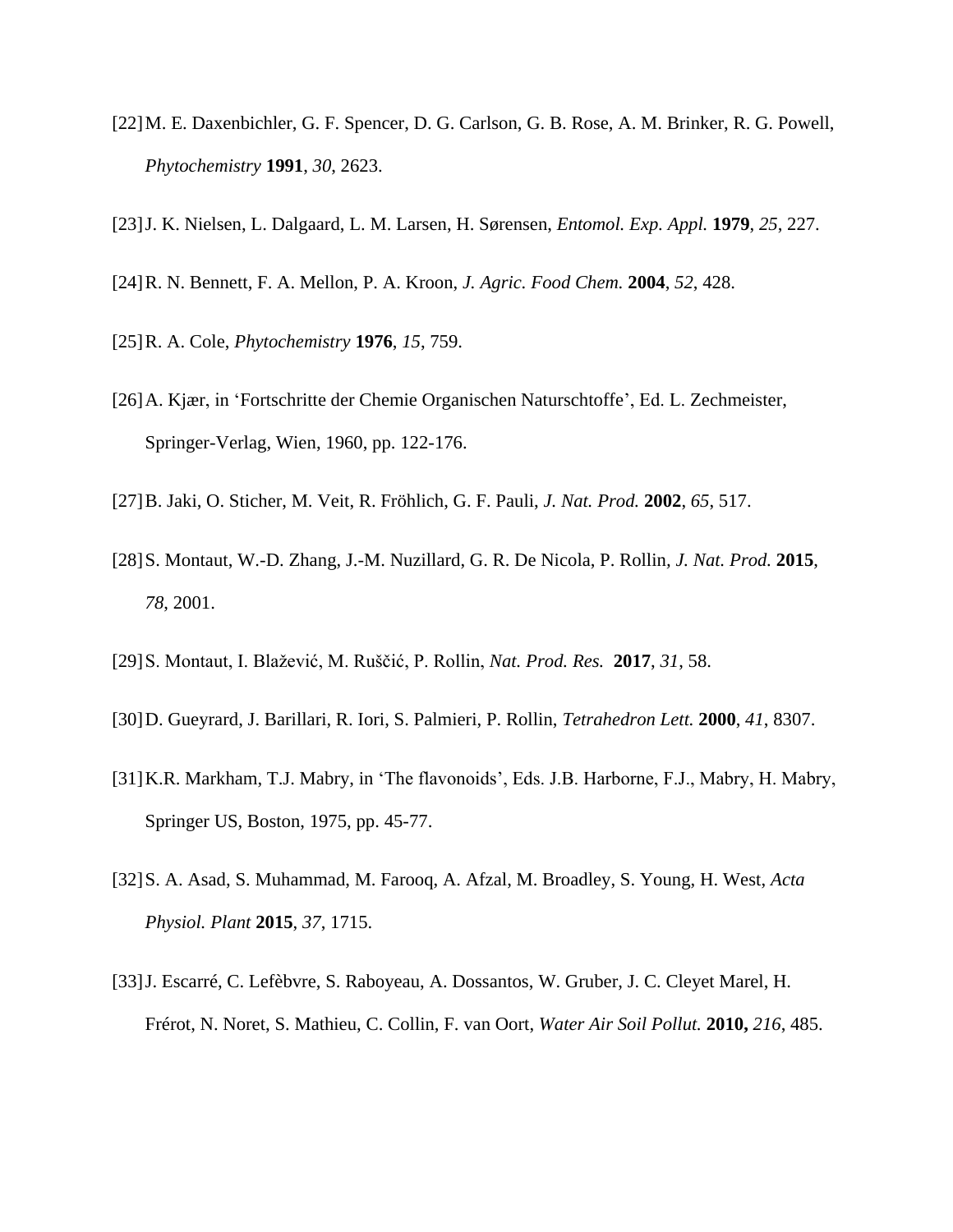- [34] C. Grison, J. Escarré, M.-L. Berthommé, J. Couhet-Guichot, C. Grison, F. Hosy, *Actual. Chim.* **2010,** *340*, 27.
- [35] V. Chardot, G. Echevarria, M. Gury, S. Massoura, J. L. Morel, *Plant Soil* **2007**, *293*, 7.
- [36] J. Escarré, C. Lefèbvre, H. Frérot, S. Mahieu, *Plant Soil* **2013**, *370*, 197.
- [37] C. Zrybko, E. K. Fukuda, R. T. Rosen, *J. Chromatogr. A* **1997**, *767*, 43.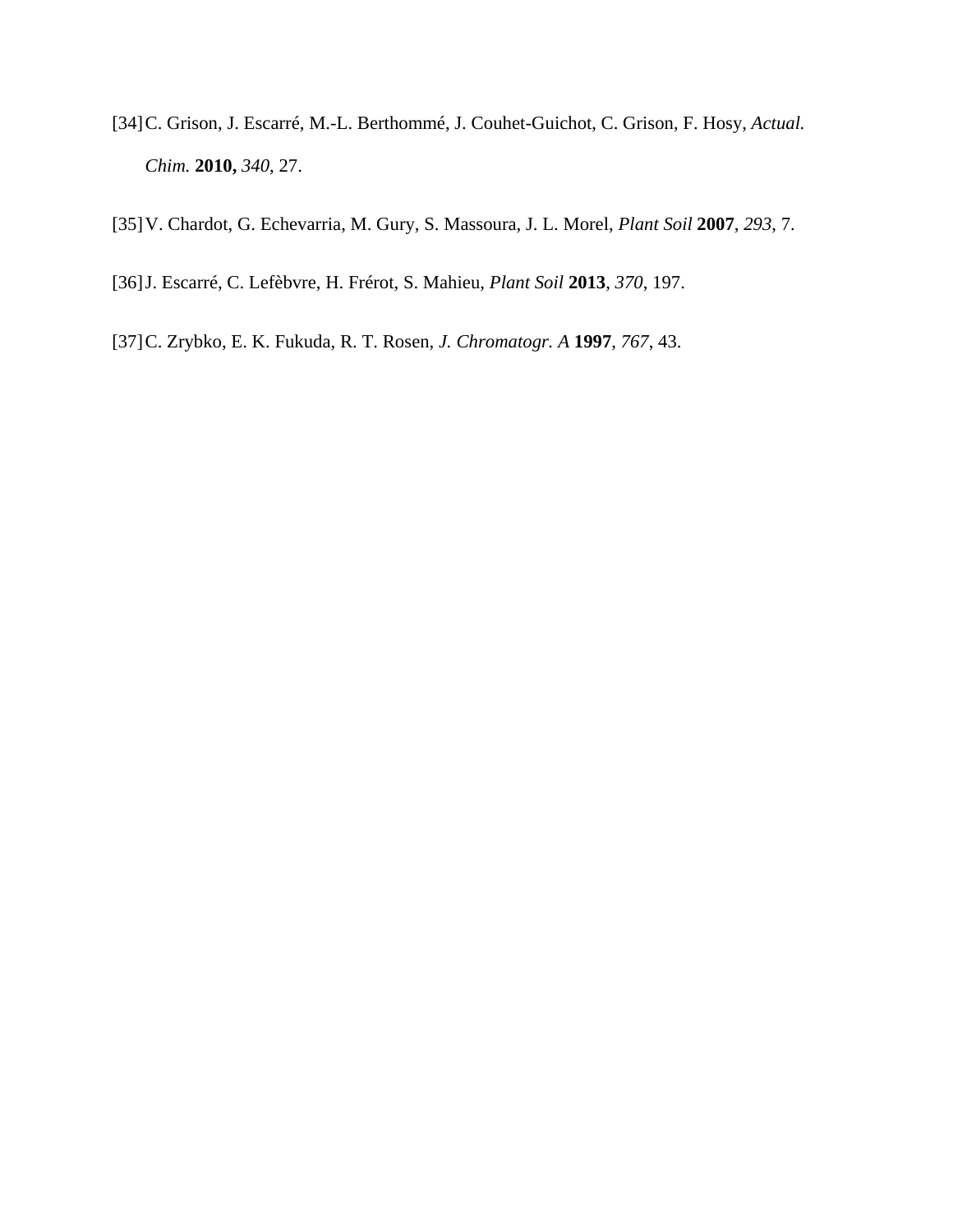Chemical formula

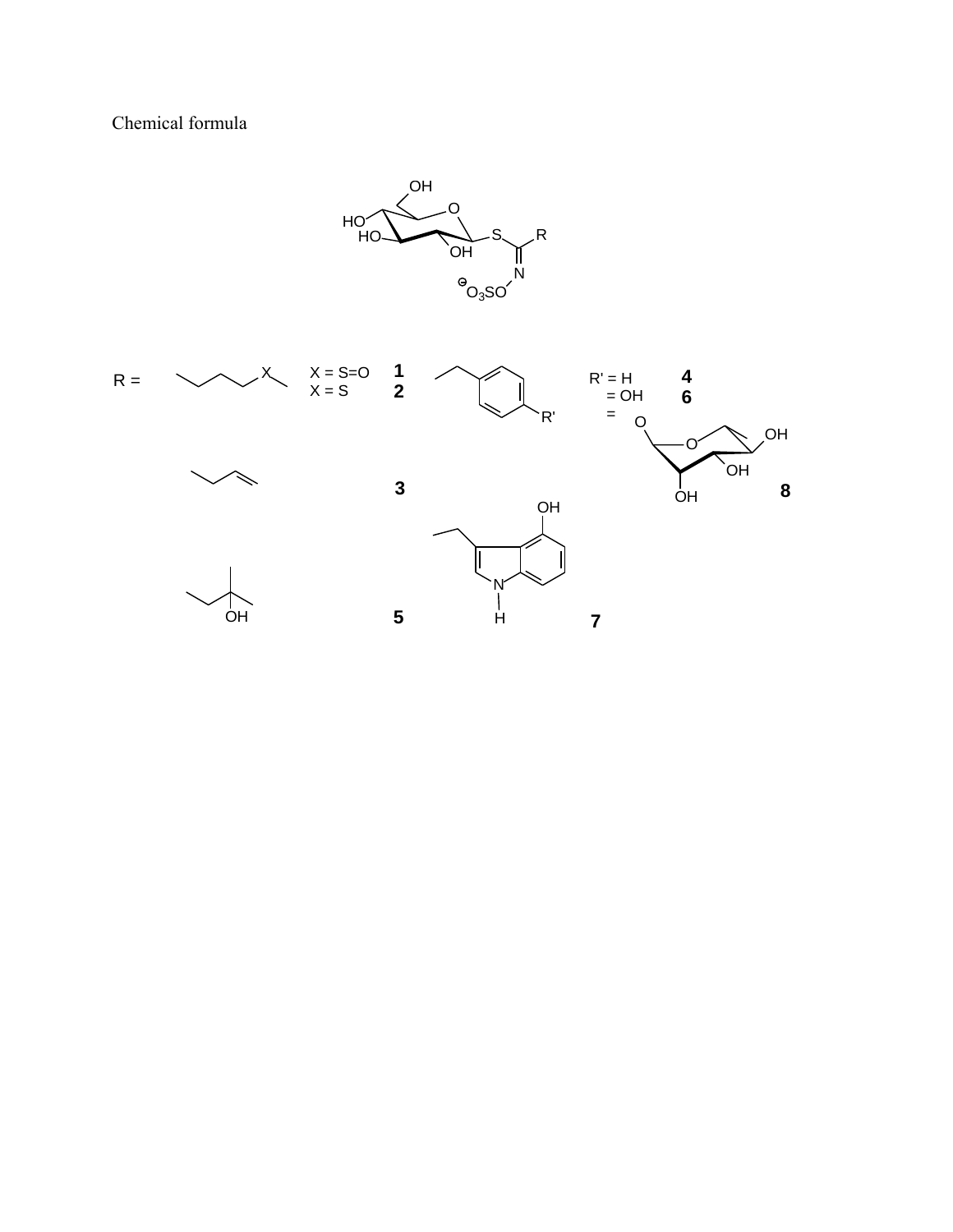

Fig. 1. *HPLC chromatograms of the methanolic extract of a)* Alyssum fallacinum *seeds, b)*  Iberis intermedia *seeds. Detection at 220 nm. 1: glucoiberin, 2: glucoibervirin, 3: sinigrin, 4: glucotropaeolin.*